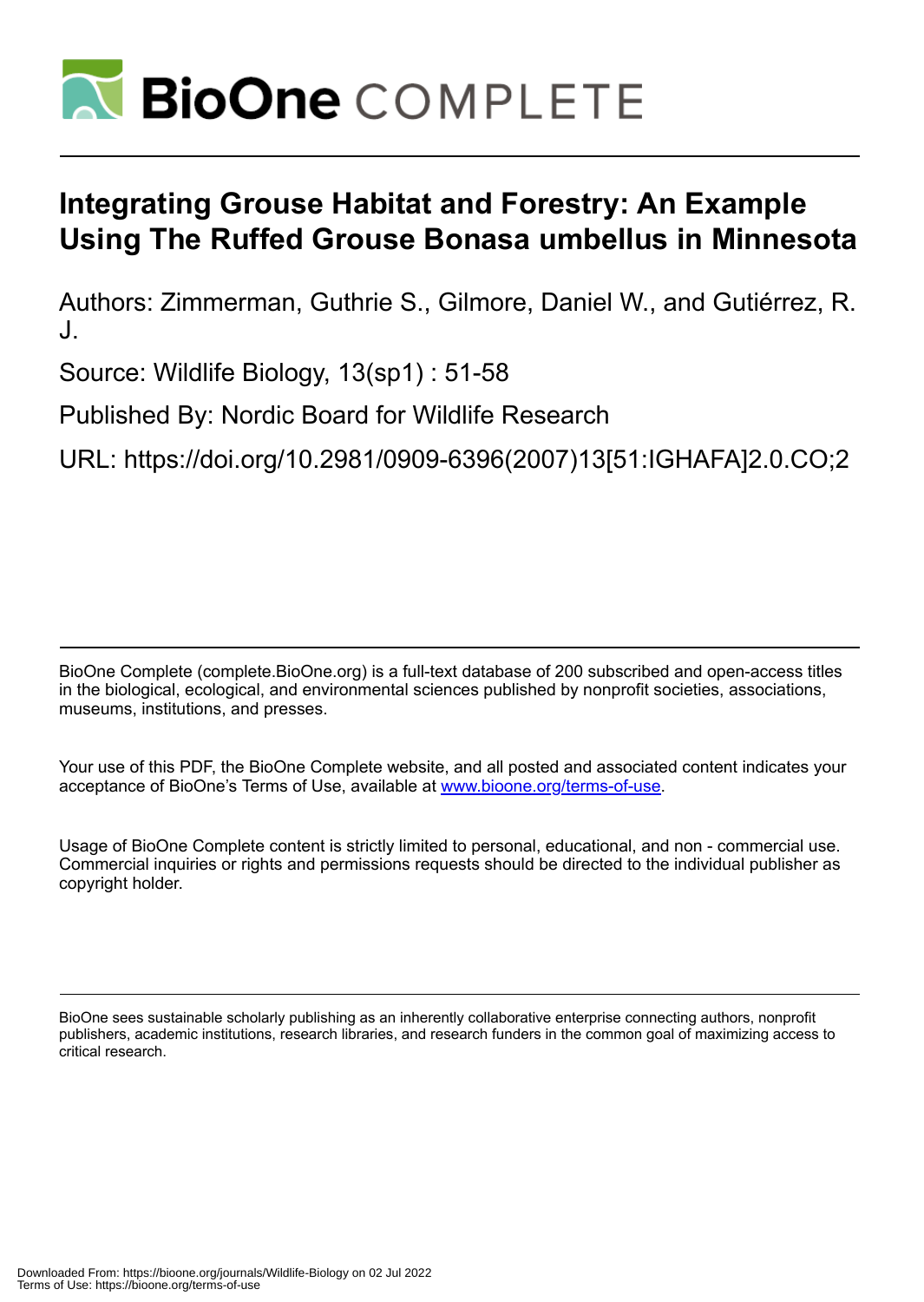# Integrating grouse habitat and forestry: an example using the ruffed grouse *Bonasa umbellus* in Minnesota

#### Guthrie S. Zimmerman, Daniel W. Gilmore & R.J. Gutiérrez

Zimmerman, G.S., Gilmore, D.W. & Gutiérrez, R.J. 2007: Integrating grouse habitat and forestry: an example using the ruffed grouse Bonasa umbellus in Minnesota. - Wildl. Biol. 13 (Suppl. 1): 51-58.

We quantified forest stand attributes at ruffed grouse Bonasa umbellus drumming display sites to develop tree stocking guides as a tool for guiding ruffed grouse management. We estimated tree density and basal area surrounding grouse drumming sites and compared these with unused sites. We used model selection to assess predictions about whether tree density and basal area surrounding drumming sites varied by site classification (primary drumming site, alternate site, unused site) or forest type. We plotted the predicted values from the best model on tree stocking guides, which are tools commonly used by forest managers. Tree density and basal area varied by site classification and by forest type. Our results show that stem density was higher and basal area lower at both primary and alternate drumming sites compared to unused sites in all forest types. We also found that grouse sites in aspenstandshadagreaterstemdensityandlowerbasalareathangrousesites in pine and spruce/fir stands. Incorporating these results into a tree stocking guide suggested that management for grouse in aspen stands should attempt tomaintainstandswithaveragestemdensityandbasalareaforthisspecies.In contrast, foresters who are managing for conifers and also wish to maintain some grouse habitat should favour wider spacing of trees in stands. Wider spacing will encourage the development of dense understory vegetation favoured by grouse as well as enhance the growth of quality saw-logs. Our study describes a method for incorporating habitat data on ruffed grouse and otherwildlife into tree stockingcharts, whichare commonlyusedtofacilitate management of forest stands.

Key words: basal area, Bonasa umbellus, drumming habitat, forest management, ruffed grouse, tree density, tree stocking guides

Guthrie S. Zimmerman\* & R.J. Gutiérrez, University of Minnesota, Department of Fisheries, Wildlife, and Conservation Biology, and the Cloquet Forestry Center, 200 Hodson Hall, St. Paul, Minnesota 55108, USA - email addresses: Guthrie.Zimmerman@fws.gov (Guthrie S. Zimmerman);  $gutiel$  $12$ @umn.edu (R.J. Gutiérrez)

Daniel W. Gilmore\*\*, University of Minnesota, Department of Forest Resources, 1861 Highway 169 East, Grand Rapids, Minnesota 55744, USA e-mail: dgilmore@umn.edu

#### Present addresses:

\*U.S. Fish and Wildlife Service, Division of Migratory Bird Management, 11510 American Holly Drive, Laurel, Maryland 20708, USA

\*\*Residents' Committee to Protect the Adirondacks, PO Box 27, 7 Ordway Lane, North Creek, New York 12853, USA

Corresponding author: Guthrie S. Zimmerman

 $\circ$  WILDLIFE BIOLOGY  $\cdot$  13:Suppl. 1 (2007) 51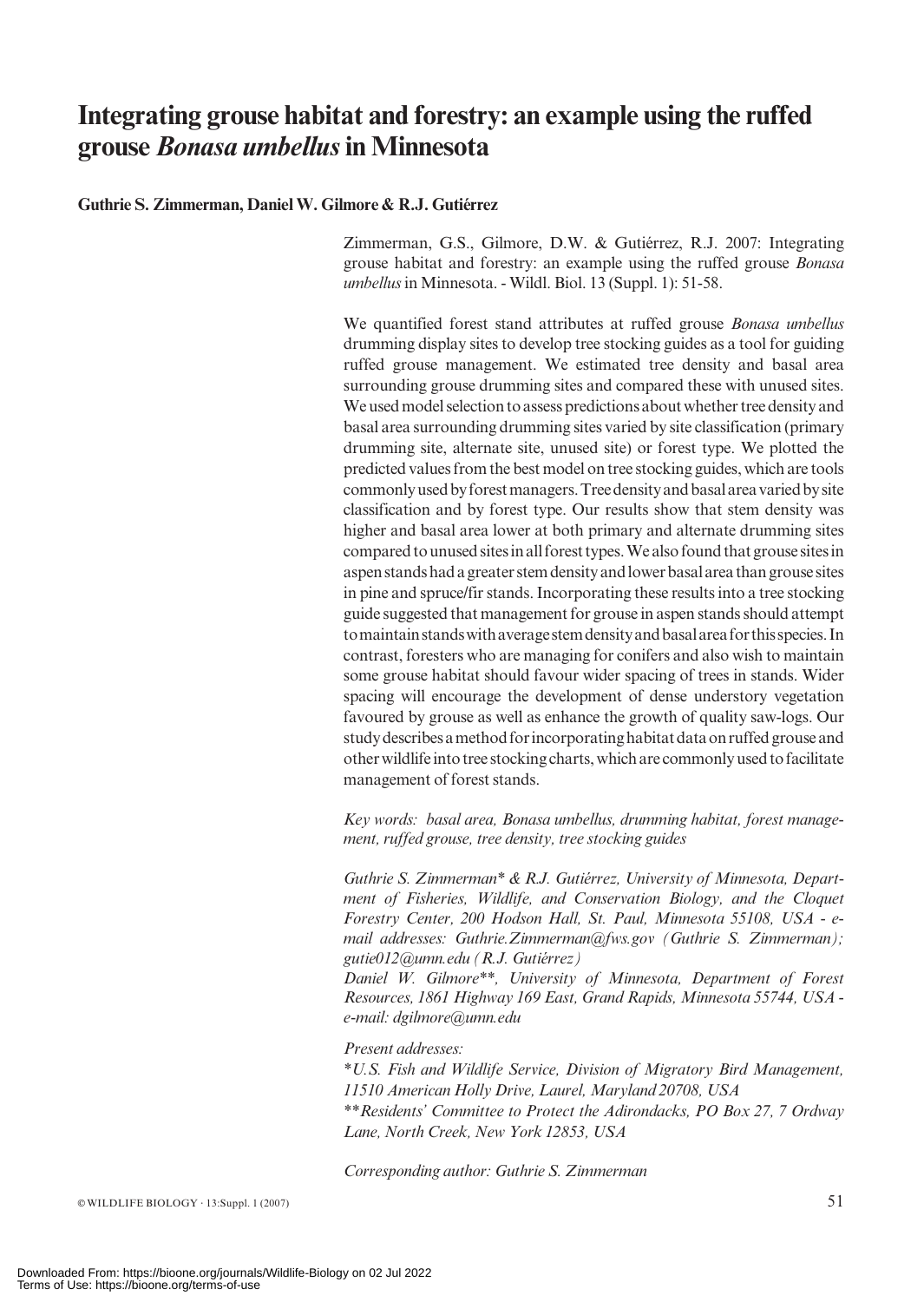The ruffed grouse *Bonasa umbellus* is an important game bird whose populations are responsive to forest management (Gullion & Alm 1983). Consequently, there have been many studies of its ecology, population trends and habitat use (e.g. Bump et al. 1947, Rusch & Keith 1971, Gullion 1984,Ruschet al. 2000). The ruffed grouse is a forest-dependent species that often exhibits population fluctuations of approximately 10-year duration (Gullion 1984). Male ruffed grouse have a unique breeding display called 'drumming', where a male produces a low-pitched sound by rapidly beating his wings back and forth. Air rushing to fill the vacuum created as the wings are pulled back generates a miniature sonic boom (Rusch et al. 2000). This display allows the bird to be detected in forests that are usually very dense. Most male ruffed grouse drum from an elevated display stage, usually a log, and this log marks the centre of their territory (Archibald 1975). In contrast to males, females are not easily detected. However, while they nest in a variety of forest types, the young, dense forests typically used by drumming males year-round are also believed to provide ideal habitat for non-breeding females, and for thoserearingbroods(Gullion&Alm1983,Ruschetal. 2000). Therefore, the absence of early seral stage forests appears to limit populations of this species (Rusch et al. 2000, Dessecker & McAuley 2001).

Although young seral stage forests are important habitats for ruffed grouse, forest stands used by ruffed grouse differ with respect to tree-species composition across their range. Conifer forests are important to the ruffed grouse in the eastern portion of its range, whereas aspen and mixed hardwood stands are more important throughout much of the rest of its range (Gullion & Alm 1983, Thompson & Fritzell 1988, Barber 1989, Wiggers et al. 1992). These range-wide differences in habitat use may be related to regional availability of snow roosts and alternative cover during the winter (Thompson & Fritzell 1988). Gullion (1984) showed that different age classes of aspen stands, particularly quaking Populus tremuloides and bigtooth P. grandidentata, are used by grouse for different purposes in Minnesota (Gullion & Alm 1983). Therefore, Gullion (1984) advocated managing for grouse by interspersing small ( $\sim$  4 ha) patches of aspen at various age classes across the landscape. However,Gullion(1990:183)laterhypothesizedthatruffed grouse could attain relatively high densities in ''…association with pine plantations'' in northern Minnesota if aspen comprised at least 10% of these plantations. However, he did not provide specific information on the structure (i.e. basal area and tree

density) of non-aspen stands that were used by ruffed grouse. In addition, we could find only one study occurring in the southern portion of the ruffed grouse's range (Wiggers et al. 1992) that quantified forest structure using stand attributes and could be easily incorporated directly into silvicultural prescriptions. To provide easily interpretable management guidelines for ruffed grouse, we quantified specific forest characteristics (e.g. tree density and basal area) associated with ruffed grouse drumming display locations in aspen, pine (red pine Pinus resinosa, jack pine P. banksiana and white pine P. strobes), and white spruce Picea glauca/balsam fir Abies balsamea forest stands using tree stocking guides (hereafter TSGs). TSGs are tools commonly used by foresters for developing and maintaining stand silvicultural prescriptions (Gingrich 1967, Ernst & Knapp 1985).

# Study area

We conducted our research on the Cloquet Forestry Center (CFC) in northeastern Minnesota, USA (46°31'N, 92°30'E), which encompassed 1,352 ha. The climate was warm and humid during the summer, and cold and dry during the winter (Tester 1997). Average annual precipitation was 800 mm during 1972-2002, with most (64%) precipitation falling during the growing season (May-September). The average daily low temperature during January between 1972 and 2002 was  $-18^{\circ}$ C and the average daily high temperature in July was  $27^{\circ}$ C. CFC had little topographic relief, with elevations ranging within 374- 394 m a.s.l.

CFC was characterized by a complex mosaic of forest-types, age classes, stand structures and other vegetation types (e.g. open fields and wetlands). Approximately 70% of CFC was upland forests and clearings, whereas 30% was lowland habitat (e.g. bogs and forested wetlands). Pine (mostly red and jack pine) and aspen were the dominant forest types, covering 28 and 16% of CFC, respectively. White spruce, balsam fir, red maple *Acer rubrum*, paper birch Betula papyrifera, tamarack Larix laricina, and red oak Quercus rubra were also common tree species throughout the forest. Beaked hazel Corylus cornuta was the dominant shrub cover in closed-canopy forests. Other common shrubs included Juneberry Amelanchier spp., pin cherry Prunus pennsylvanica, chokecherryP.virginiana,andalderAlnusspp.Ruffed grouse inhabited most forest zones, particularly aspen, where theyusedall age classes and stem densities.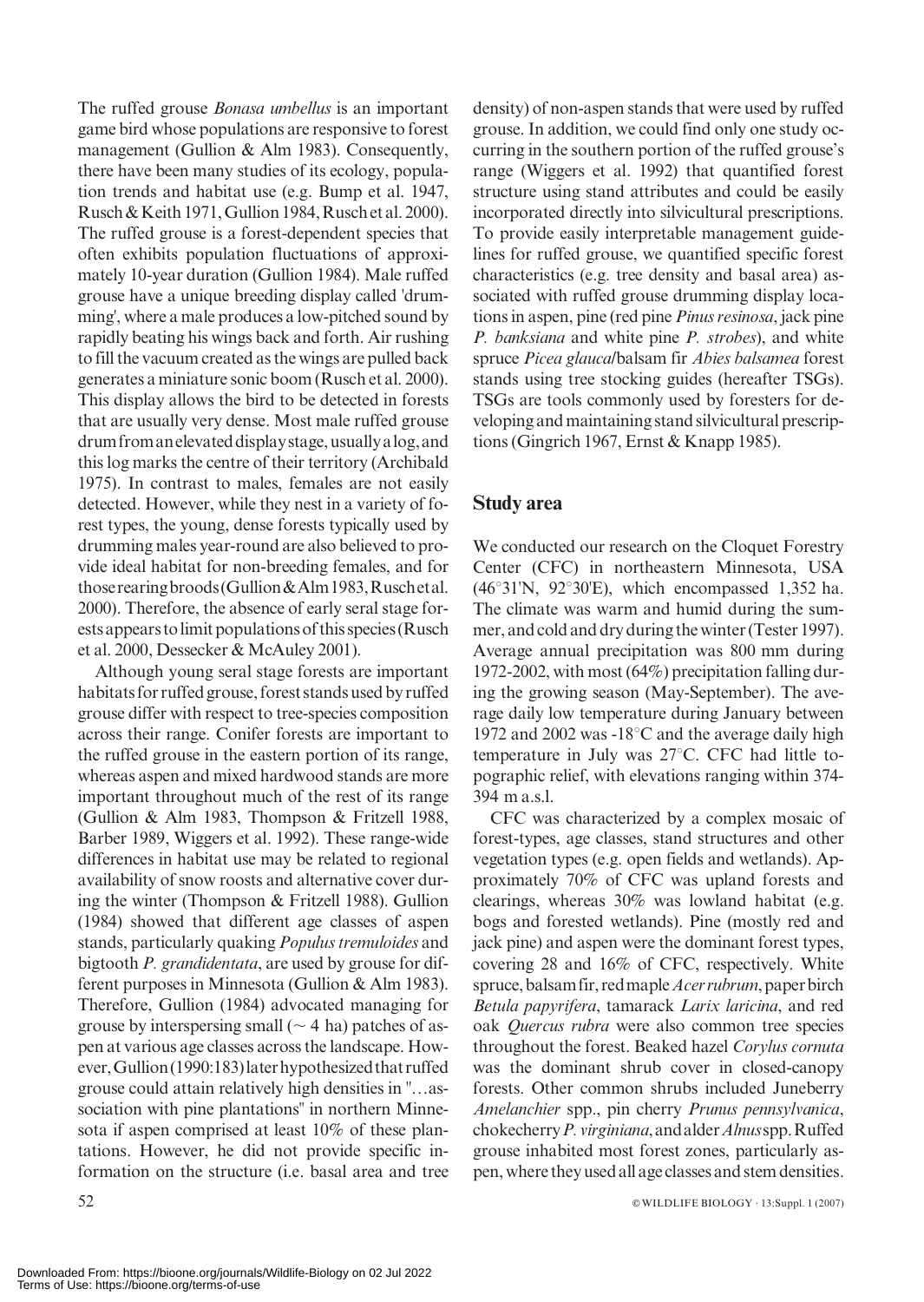# **Methods**

Ruffed grouse display by drumming from a structure such as a log or a rock (Bump et al. 1947, Rusch et al. 2000). These drumming display sites (structures) represent activity centres, and males confine much of their activity to within 2.5 ha of a primary and one or more alternate drumming structures throughout the breeding season (Archibald 1975). Primary drumming structures represent the site used most consistently throughout the spring, whereas alternate sites are used only occasionally (Gullion 1967). We conducted drumming surveys to locate display sites that were occupied by ruffed grouse during the spring breeding season (April-early June). Male and female ruffed grouse share the same habitats during the winter and early spring breeding periods. Thus, the area surrounding the drumming log represents habitat for both sexes during the physiologically stressful winter and early spring seasons (Gullion & Alm 1983). Radio-telemetry studies indicate that survival rates of ruffed grouse are lowest and predation rates highest during these seasons (Lauten 1995). Thus, providing habitat for drumming male ruffed grouse benefits the entire population. Our sampling units for this study were all the grouse activity centres  $(N = 110)$  on CFC.

We conducted drumming surveys along nine permanent transects that provided complete survey coverage of the study area. We conducted 15 surveys alongeachtransectbetween1Apriland13June,2002- 2005. We divided the 15 surveys into three short-duration (i.e. 5-day) periods based on the robust design, which allowed confidence that we sampled most of the population (Zimmerman  $&$  Gutiérrez in press). Surveys consisted of walking along transects while listening for drumming males. We alternated the direction travelled along each transect between successive surveys. We located and mapped all drumming birds and their display structures using binoculars, a compass and GPS. If the grouse flushed before being located, we searched for accumulations of faecal droppings that indicated heavy use of a drumming structure (Gullion & Marshall 1968).

We estimated tree density and basal area at every drumming structure and within every upland forest stand not usedby grouse on CFC using a variable plot procedure withawedge prism(Husch etal.2003).The variable plot procedure entails sampling trees based on their diameter and distance from the plot centre. This technique allows estimation of tree density and basal area on a per hectare basis for each sample point (Husch et al. 2003). At each sample site we measured: 1) basal area of all woody vegetation  $\geq$  5 cm diameter at a height of 1.37 m, 2) diameter at 1.37 m of each tallied tree, and 3) several additional variables quantifying shrub density and drumming structure characteristics.

#### Tree stocking guides (TSG)

Common objectives of forest management are timber production, wildlife habitat and recreational activities. Maximizing management returns could include maximizing species numbers, hunting opportunitiesorfinancialgainsfromtimbersales.Forestmanagers attempt to maximize these returns by encouraging aspects of natural stand development that meet management objectives. TSGs are common tools used by forest managers in North America and Europe because they illustrate two important measures of stand density: tree density (stems/ha) and basal area (m $^2$ /ha; Ernst & Knapp 1985). TSGs are plots of basal area against tree density for different diameter size classes (Fig. 1). The different diameter classes areoftenusedasasurrogateforageclassbecauseolder trees usually have greater diameters. Absolute tree density is not useful for management because density is known to vary by stand age and species composition. Thus, reference stocking levels are needed to chart stand growth, given stand age and species composition (Ernst & Knapp 1985). The two most common frames of reference used in TSGs are called the A- and B-lines. The A-line (see Fig. 1) represents the zone of maximum tree density where self-thinning occurs for a given diameter class and species. Stands that are above the A-line are considered to be 'overstocked' and tree density is sufficiently high so that natural mortality and competition can lead to a net negative growth rate of the stand. The B-line represents the zone where full site occupancy and complete canopy closure occurs for a given diameter class. Densities below the B-line result in open spaces within the canopy. Foresters thin stands to maintain them between the A- and B-lines. The relative position of the stand, based on basal area and tree density, within the A- and B-lines depends on management objectives. We recreated a published stocking guide for aspen, pine and spruce/fir forests. We constructed the A-line using data on red pine (Benzie 1977), spruce/ fir (Frank & Bjorkbom 1973) and aspen (Perala 1986). We constructed the B-lines for red pine, balsam fir, white spruce and aspen using equations for the crown dimensions of trees grown in open areas free from competition (Ek 1974). Spruce and fir are of-

 $\infty$  WILDLIFE BIOLOGY · 13:Suppl. 1 (2007) 53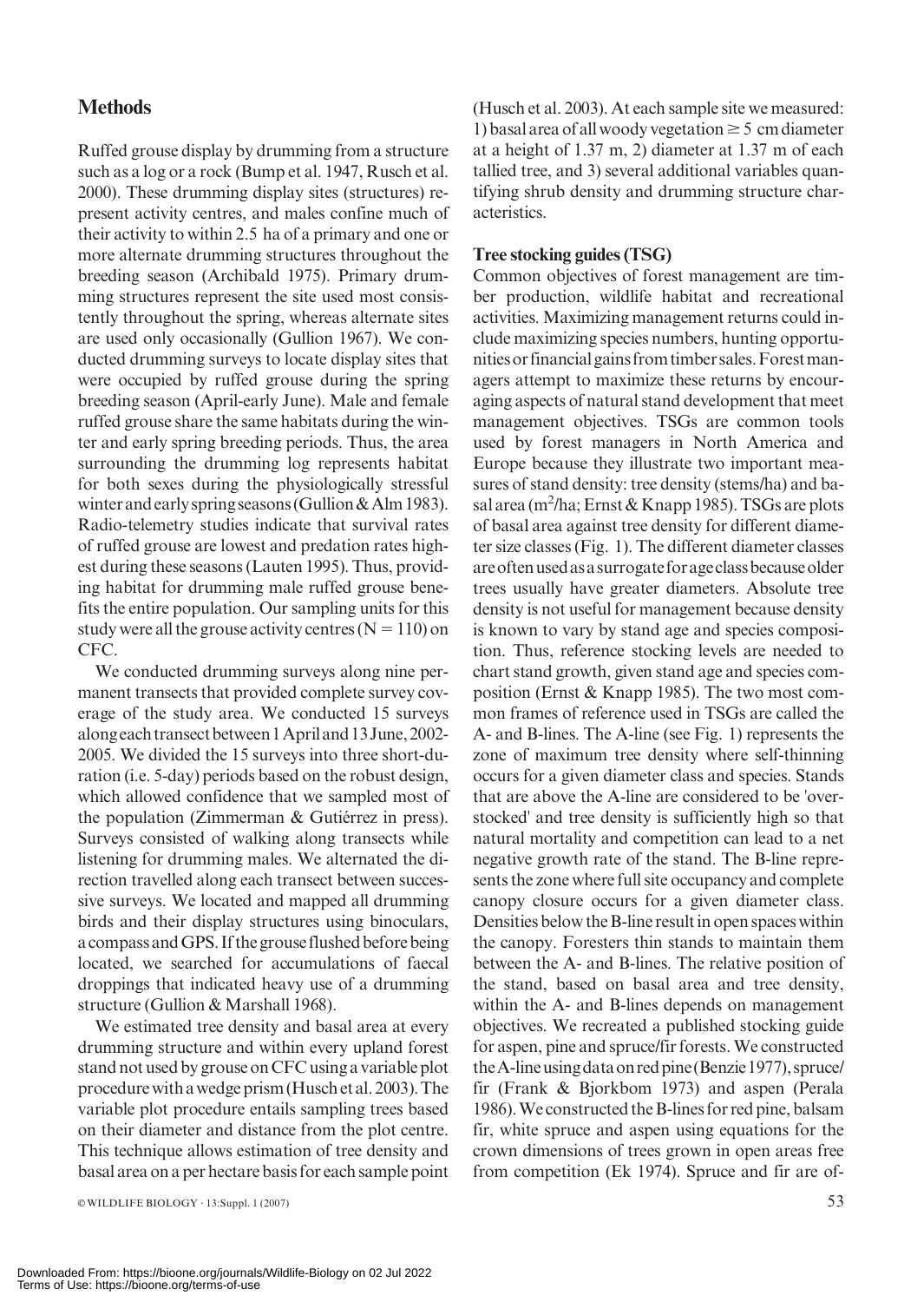

Figure 1. Tree stocking guide for aspen (dashed lines), spruce/fir (dotted lines), and pine (solid lines) with grouse data. Black lines represent A-lines and gray lines represent Blines (see text for explanation). Black circle, triangle and star represent stand characteristicsaroundusedsitesinaspen,spruce/firand pine forests, respectively. Gray circle, triangle and star represent predicted stand characteristics around unused sites in aspen, spruce/fir and pine forests, respectively, based on best model. Error bars represent 95% confidence intervals for predicted stand characteristics. We included North American equivalents to metric units for density (i.e. stems per acre; stems/ac) and basal area (square feet per acre;  $ft<sup>2</sup>/ac$ ) to facilitate their use by American foresters. Black squares represent goshawk foraginglocationsasobtainedfromBoaletal. (2005).

ten managed together, and we could find no published A-line that considered these species separately. However, the crown dimensions for these two species are different, which would affect the equations used to estimate the B-line. Thus, we estimated a single Aline for the spruce/fir category and separate B-lines for spruce and fir tree species. We constructed these lines to project ruffed grouse habitat characteristics onto these charts (see below) to provide easily interpretable management guidelines for this species. Although we used a hardwood stand class (mix of birch, maple and aspen) in the analyses below, we did not include hardwoods in our TSG, because these are not actively managed at CFC.

#### Statistical analyses

We estimated characteristics of grouse habitat that would be useful for grouse management by: 1) specifying a priori hypotheses (models) to assess whether tree density and basal area differed by site use category (i.e. primary drumming structure, alternate drumming structure or unused site) or forest type (pine, aspen, spruce/fir or northern hardwood; Table 1), 2) then we estimated the parameters of the models using multiple linear regression (PROC GENMOD in SAS), 3) ranked the models using a small sample adjustment of Akaikes's Information Criterion (AIC<sub>c</sub>; Burnham & Anderson 2002), and 4) retained the highest-ranked (lowest  $AIC<sub>c</sub>$ ) model to estimate tree density and basal area to add to the ruffed grouse TSG. Once we calculated tree density and basal area from the best model, we plotted these estimates on the TSG to indicate the management zone for ruffed grouse. Because goshawks Accipiter gentilis commonly prey upon ruffed grouse in our study area (Gullion 1981b), we also plotted tree density and basal area measured at goshawk foraging locations using data collected by Boal et al. (2005).

## A priori models

We identified five *a priori* hypotheses; each of these hypotheses was evaluated using tree density as the response variable and each was also evaluated using tree basal area as the response variable (i.e. we conducted two sets of modelling). Because our objective was to plot tree density and basalarea of ruffed grouse locations directly onto a TSG, we used our modelling to derive estimates of tree density and basal area. That is, our response variables were tree density and basal area (i.e. X and Y variables on the TSG). Thus, our approach differed from a modelling study where the

Table 1. Percent of unused locations ( $N = 301$ ) and used grouse drumming structures ( $N = 220$ ) in six different forest types at the Cloquet Forestry Center, Minnesota, USA, during 2002-2005.

|                   | Percent of points |      |  |  |
|-------------------|-------------------|------|--|--|
| Forest type       | Unused            | Used |  |  |
| Aspen             | 24                | 67   |  |  |
| Forested wetland  | 12                |      |  |  |
| Mix               |                   |      |  |  |
| Northern hardwood | 8                 |      |  |  |
| Pine              | 38                | 18   |  |  |
| Spruce/fir        | 11                |      |  |  |

54 **EXECUTE:** BIOLOGY · 13:Suppl. 1 (2007)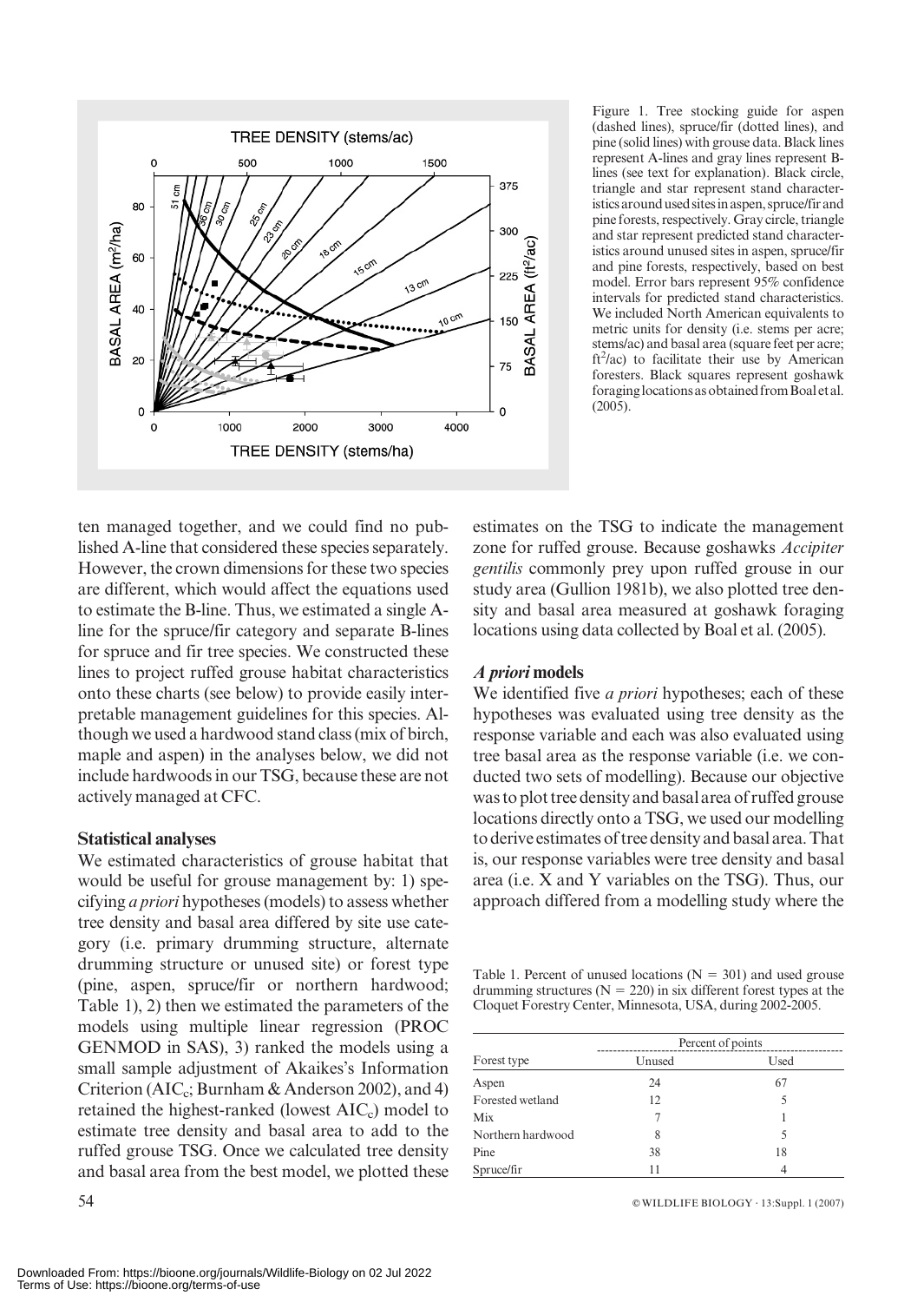Table 2. Results of model selection for assessing the difference in tree density around structure types and within different forest types at the Cloquet Forestry Center during 2002-2005. Forest types include aspen, pine, spruce/fir, northern hardwood, mixed hardwood/conifer, and forested wetlands. Primary and alternate drumming logs are indicated as  $1^{\circ}$  and  $2^{\circ}$ , respectively.

| Model no       | Model                                              | Sample size | Number of<br>parameters | $\rm AICc$ | $\Delta AICc$ | AIC <sub>c</sub> weight |
|----------------|----------------------------------------------------|-------------|-------------------------|------------|---------------|-------------------------|
| $\overline{4}$ | Used vs unused + Forest type                       | 521         |                         | 7994.40    | 0.00          | 0.68                    |
| 5              | $1^{\circ}$ vs $2^{\circ}$ vs unused + Forest type | 521         |                         | 7996.43    | 2.03          | 0.24                    |
| 3              | Forest type                                        | 521         | 6                       | 7998.77    | 4.37          | 0.08                    |
|                | Used vs unused                                     | 521         |                         | 8017.44    | 23.04         | 0.00                    |
| $\gamma$       | $1^\circ$ vs $2^\circ$ vs unused                   | 521         |                         | 8019.46    | 25.06         | 0.00                    |

objective is to differentiate between used and unused (or available) sites (i.e. a binary (0/1) response variable). Although we included 'used' versus 'unused' as a categorical predictor variable rather than a response variable, the confidence interval for the predictor variable still provided insight into whether we could distinguish between used and used sites. For example, if the 95% confidence interval for the parameter representing site classification (e.g. whether a site was used or unused) excluded zero, then we concluded that the response variable (basal area or tree density) differed among the site classification categories. We specified two models that predicted that tree density and basal area varied by site use classification (models  $\#1$  and  $\#2$ ; Tables 2 and 3). Model  $\#3$  (see Tables 2 and 3) predicted that tree density and basal area varied by forest type (i.e. aspen, pine, spruce/fir, northern hardwood, mixed hardwood/conifer and forested wetlands), but not by site use classification. Models  $#4$  and  $#5$  predicted that the response variables varied by site use classification and forest type. All predictor variables in the models were 0 or 1 indicator variables. For example, in model #4, sites were assigned a 1 if they were used by grouse, and a 0 if they were unused locations. For each of the forest type variables, we assigned a 1 for the forest type containing the location and a 0 otherwise. We included unused aspen sites as a reference for all habitat models. Thus, for model  $#4$ , we included an intercept, one variable for use and five indicator variables for six forest types. Because our sampling units were the activity centres, primary and alternate logs within an activity centre were not independent units (i.e. a unique grouse selected one primary and  $\geq 1$  alternate structure). To assess whether this dependency affected our results, we estimated each model using the full set (all primary and alternate logs) and then estimated all models using a reduced data set (a single primary log from each activity centre).

## **Results**

We located 220 ruffed grouse drumming sites from 2002 through 2005. We sampled vegetation at 301 unused locations in upland forest stands, which represented the complete stand inventory on the CFC. Most of the 220 drumming locations occurred in aspen stands, whereas most of the unused locations occurred in pine stands (see Table 1). Model selection results and assessment of parameters within the  $AIC<sub>c</sub>$ selected models were identical using the full (primary and alternate drumming logs) and reduced (a single primary log from each activity centre) data sets. Therefore, we concluded that the dependence among some of the logs did not bias our conclusions. We present all results based on the full data set because we were interested in assessing whether forest characteristics surrounding primary structures differed from characteristics surrounding alternate structuresin ad-

Table 3. Results of model selection for assessing the difference in tree basal area around structure types and within different forest types at the Cloquet Forestry Center during 2002-2005. Forest types include aspen, pine, spruce/fir, northern hardwood, mixed hardwood/conifer, and forested wetlands. Primary and alternate drumming logs are indicated as 1° and 2°, respectively.

| Model no       | Model                                          | Sample size | Number of<br>parameters | AICc    | $\triangle AICc$ | AIC <sub>c</sub> weight |
|----------------|------------------------------------------------|-------------|-------------------------|---------|------------------|-------------------------|
| $\overline{4}$ | Used vs unused + forest type                   | 521         |                         | 5318.17 | 0.00             | 0.60                    |
| 5              | $1^\circ$ vs $2^\circ$ vs unused + forest type | 521         |                         | 5319.09 | 0.81             | 0.40                    |
|                | Used vs unused                                 | 521         |                         | 5365.66 | 47.39            | 0.00                    |
| 2              | $1^\circ$ vs $2^\circ$ vs unused               | 521         |                         | 5366.07 | 47.80            | 0.00                    |
|                | Forest type                                    | 521         |                         | 5415.38 | 97.11            | 0.00                    |

 $\infty$  WILDLIFE BIOLOGY · 13:Suppl. 1 (2007) 55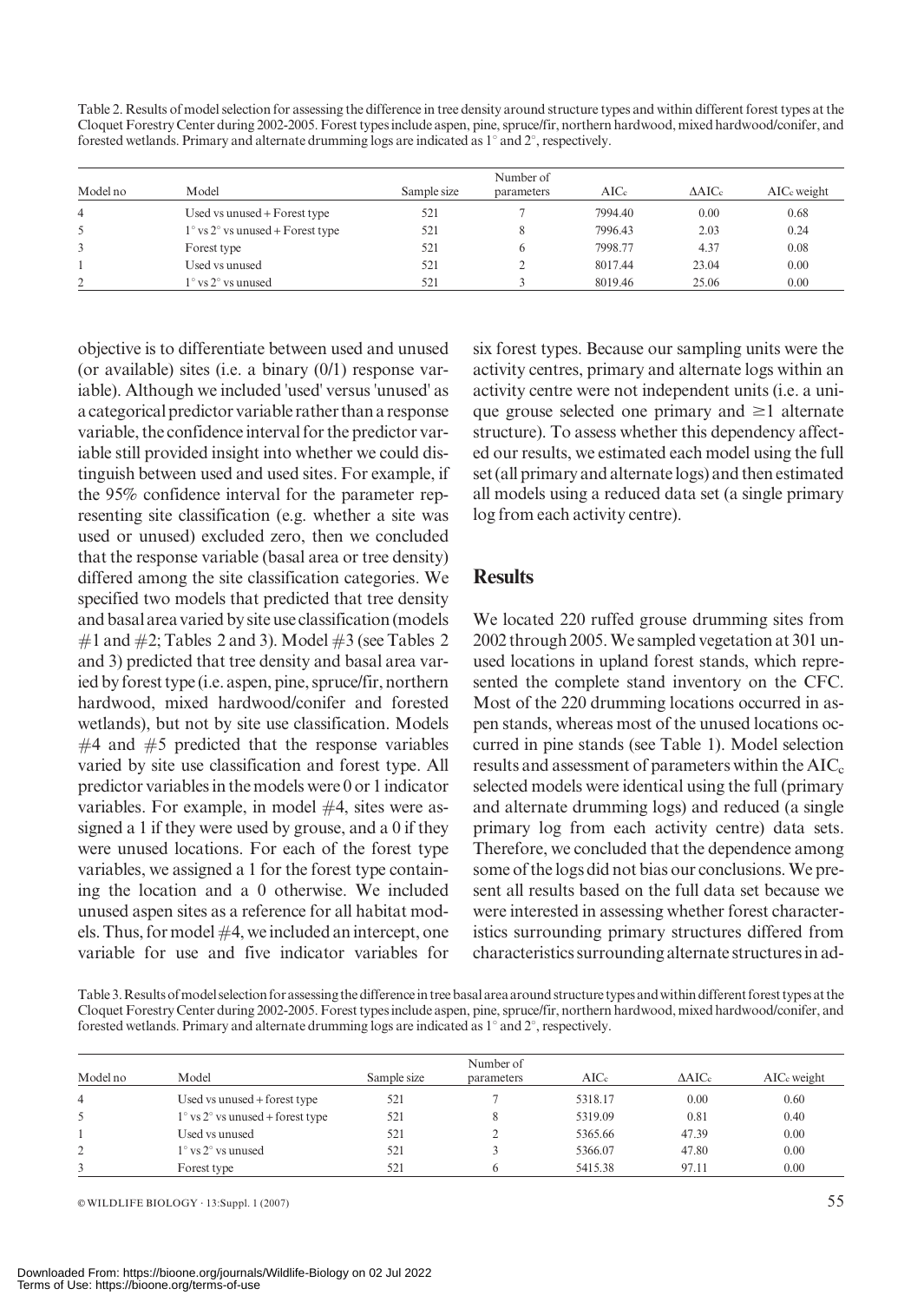Table 4. Parameter estimates from  $AIC<sub>c</sub>$  selected regression model for estimating tree density for ruffed grouse management at the Cloquet Forestry Center during 2002-2005. Forest type is a categorical predictor variable and the aspen category was used as the reference level (i.e. predicted values for aspen are estimated by assigning all other forest types a zero).

|                  | Parameter |        |           | 95% CI    |
|------------------|-----------|--------|-----------|-----------|
| Parameter        | estimate  | SЕ     | Lower     | Upper     |
| Intercept        | 600.44    | 48.32  | 505.74    | 695.14    |
| Used             | 128.52    | 50.54  | 29.46     | 227.57    |
| Mix              | $-369.99$ | 118.28 | $-601.82$ | $-138.16$ |
| Pine             | $-293.49$ | 57.60  | $-406.38$ | $-180.60$ |
| Forested wetland | $-311.84$ | 85.24  | $-478.90$ | $-144.78$ |
| Hardwood         | $-104.36$ | 97.45  | $-295.35$ | 86.64     |
| Spruce/fir       | $-101.71$ | 88.56  | $-275.28$ | 71.86     |

dition to assessing whether forest characteristics differed between used (i.e. primary and alternate sites pooled) and unused sites.

Both tree density (see Table 2) and basal area (see Table 3) varied between used and unused sites, and amongst forest types. The best model (with the lowest  $AIC<sub>c</sub>$ ) for tree density indicated that used sites had greater tree densities than unused sites and that aspen stands had greater tree densities than other forest types with the exception of the spruce/fir type (95% confidence interval =  $-275.28, +71.86$ ; Table 4). AIC<sub>c</sub> weights indicated strong support for this model because it was 2.8 times more likely than the second ranked model. The best model for basal area indicated that used sites had less basal area than unused sites, and that pine and spruce/fir stands had greater basal area than aspen stands (Table 5). Model selection also indicated some support for differences in basal area between primary, alternate and unused locations (see Table 3).

The plots of the predicted tree density and basal area illustrated that grouse locations were characterized by greater stem densities and less basal area than unusedsitesinthethreeforesttypes(seeFig. 1).However, the 95% confidence intervals indicated that there was great overlap in tree density between the used and unused sites. Grouse locations were characterized by greater tree density and less basal area in aspen stands than in pine stands used by grouse. Tree densities and basal area surrounding grouse locations within spruce/fir stands were highly variable and overlapped those measured at grouse locations within aspen and pine (see Fig. 1). The TSG indicated that grouse used younger aspen stands, which were in the middle of the 'target' management zone for aspen stands. Similarly, grouse locations in pine and spruce/ fir were also in younger stands, but close to the B-line.

Table 5. Parameter estimates from AIC<sub>c</sub> selected regression model for estimating tree basal area for ruffed grouse management at the Cloquet Forestry Center during 2002-2005. Forest type is a categorical predictor variable and the aspen category was used as the reference level (i.e. predicted values for aspen are estimated by assigning all other forest types a zero).

| Parameter        |          |      | 95% CI   |          |  |
|------------------|----------|------|----------|----------|--|
| Parameter        | estimate | SЕ   | Lower    | Upper    |  |
| Intercept        | 96.68    | 3.71 | 89.42    | 103.94   |  |
| Used             | $-40.50$ | 3.88 | $-48.09$ | $-32.90$ |  |
| Mix              | $-1.81$  | 9.07 | $-19.59$ | 15.96    |  |
| Pine             | 29.83    | 4.42 | 21.17    | 38.48    |  |
| Forested wetland | $-4.84$  | 6.54 | $-17.65$ | 7.97     |  |
| Hardwood         | 11.44    | 7.47 | $-3.20$  | 29.09    |  |
| Spruce/fir       | 20.52    | 6.79 | 7.21     | 33.83    |  |

In contrast, goshawks tended to forage in 'fully stocked' or 'overstocked' stands, which had larger diameter trees than was typical of trees in ruffed grouse habitat.

#### **Discussion**

Many researchers have studied ruffed grouse habitat (Rusch et al. 2000). A unifying theme from ruffed grouse habitat studies is that stands characterized by high stem density are important for grouse drumming and breeding habitat (Dessecker & McAuley 2001). However, most studies do not provide managers with guidelines for managing specific stand attributes to encourage ruffed grouse. Moreover, most published quantitative data from the upper Midwestern United States are based on data from aspen-dominated stands, which does not guide foresters who are managing conifer forests for other uses (e.g. timber production), but are also interested in providingsomegrousehabitat.Weusedruffedgrouse to demonstrate one technique that can be used to apply the results of wildlife research to management, and we present recommendations for grouse management in non-aspen forests. Our inferences apply directly to drumming and non-breeding habitat. Nesting females or females with broods may require different stand attributes (Rusch et al. 2000). Nonetheless, ruffed grouse survival rates are the lowest during the winter and spring seasons (Lauten 1995) when both sexes use similar habitats (Gullion & Alm 1983). Thus, managing for drumming grouse habitat is important to ruffed grouse populations.

Our data show that different management strategies should be applied to different forest types to encourage development of ruffed grouse habitat. The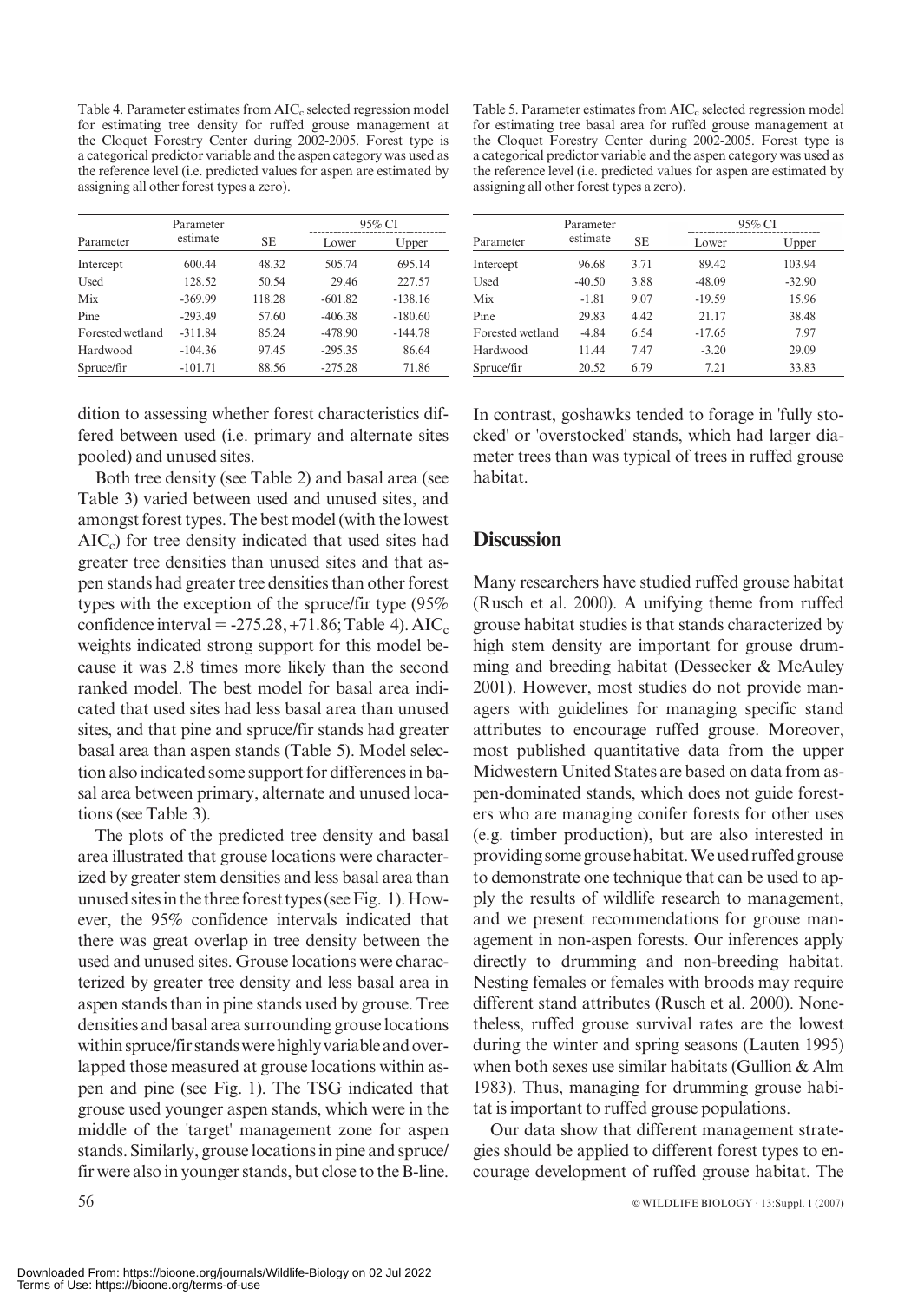major effects of forest type occurred between the pine and aspen categories. Sites occupied by grouse within pine stands were characterized by a lower tree density and greater tree basal area than sites occupied by grouse in aspen stands. This difference is likely due to differences in the natural structure of pine and aspen trees (Thompson & Fritzell 1988). Pine stands with lower density and higher basal area often have open canopies, which allow the development of a shrub component and small inclusions of aspen. A shrub component may provide cover requirements for ruffed grouse, and small inclusions of aspen may provide habitable microsite characteristics as hypothesized by Gullion (1990). Consequently, grouse sites in pine and spruce/fir stands at CFC have stem densities and tree basal areas that are closer to the B-line, whereas aspen stands used by ruffed grouse occur in the middle of the aspen management zone (i.e. directly between the A-line and B-line). In contrast, data collected by Boal et al. (2005) indicate that goshawks commonly forage in older conifer stands that were fully stocked or overstocked (i.e. closer to the A-line). Generally, forest managers manipulate stands to be closer to the B-line when they are interested in faster growthofhigh-qualitysaw-logsandtimber.Suchmanipulations entail various thinning techniques to reduce tree density, which: 1) allow harvest of some merchantable wood that would have been lost to mortality and 2) increase the resources available to subsequent diameter growth of the remaining trees (Smith et al. 1997). Different thinning techniques include low thinning, crown thinning, row thinning or free thinning (Smith et al. 1997). Low thinning removes trees from the lower crown class, which may be important cover for ruffed grouse (Boag 1976). Row thinning removes trees in distinct rows, which could provide flight corridors to goshawks (Gullion 1981a). Thus, we recommend that those interested in encouraging ruffed grouse in conifer stands use crown thinning or free thinning prescriptions. Free thinning, which removes trees to encourage individual crop trees, could be used as a tool to encourage the inclusion of dense understory vegetation necessary for drumming cover if small patches of conifers are removed in the process. We do not imply that our management recommendations for conifer stands would result in grouse densities similar to densities attained in aspen, but we do hypothesize that our proposed management strategies for conifer stands would result in higher grouse densities than would be possible under other strategies for conifer stands.

Wildlife research can greatly improve the quality of conservation programmes if the results of studies could be efficiently incorporated into management (Noss 1990, Åberg et al. 2003). We demonstrate in our analyses that wildlife (in this case ruffed grouse) habitat data can be incorporated directly into forest management plans by using traditional forest silviculture tools such as tree stocking charts. We encourage wildlife researchers to exercise considerable thought not only about collecting data that are ecologically interesting, but also collecting data that are easily interpretable by forest, range or other land managers.

Acknowledgements - we thank our dedicated field assistants N. Bygd, R. Heinen, S. Kyle, K. Oelhafen, T. Radtke, W. Ruhman, D. Stangle and D. Vincent. D. Grandmaison provided valuable logistical and field support and B. Loeffelholz helped edit the GIS map. D. Andersen, J. Nichols, M. Seamans, W. Thogmartin, S. Banerjee, J. Zimmerman, M. Larson, J. Fieberg and G. Giudice provided helpful design and analysis suggestions. Comments from L. Ellison and two anonymous reviewers greatly improved the quality of the manuscript. The University of Minnesota (Department of Fisheries, Wildlife and Conservation Biology, Graduate School Fellowship to Guthrie S. Zimmerman, and Huempfner Ruffed Grouse Fund), D.H. Rusch Scholarship to Guthrie S. Zimmerman, Cloquet Forestry Center, Leigh Perkins Fellowship to Guthrie S. Zimmerman, Minnesota Agriculture and Experiment Station Project MIN-41-036 to R.J. Gutiérrez, Orvis Foundation, and The American Museum of Natural History provided financial support.

# **References**

- Åberg, J., Swenson, J.E.  $&$  Angelstam, P. 2003: The habitat requirements of hazel grouse (Bonasa bonasia) in managed boreal forest and applicability of forest stand descriptions as a tool to identify suitable patches. - Forest Ecology and Management 175: 437-444.
- Archibald, H.L. 1975: Temporal patterns of spring space use by ruffed grouse. - Journal of Wildlife Management 39: 472-481.
- Barber, H.L. 1989: Evergreen controversy. In: Atwater, S. & Schnell, J. (Eds.); Ruffed Grouse. Stackpole Books, Harrisburg, Pennsylvania, USA, pp. 328-329.
- Benzie, J.W. 1977: Red pine in the north-central states. - USDA Forest Service General Technical Report NC-33, St. Paul, MN, USA, 22 pp.
- Boag, D.A.1976: The effect of shrub removal on occupancy of ruffed grouse drumming sites. - Journal of Wildlife Management 40: 105-110.
- Boal, C.W., Andersen, D.E. & Kennedy, P.L. 2005: Breeding season foraging habitat of breeding male northerngoshawksintheLaurentianMixedForestProvince,

 $\infty$  WILDLIFE BIOLOGY · 13:Suppl. 1 (2007) 57